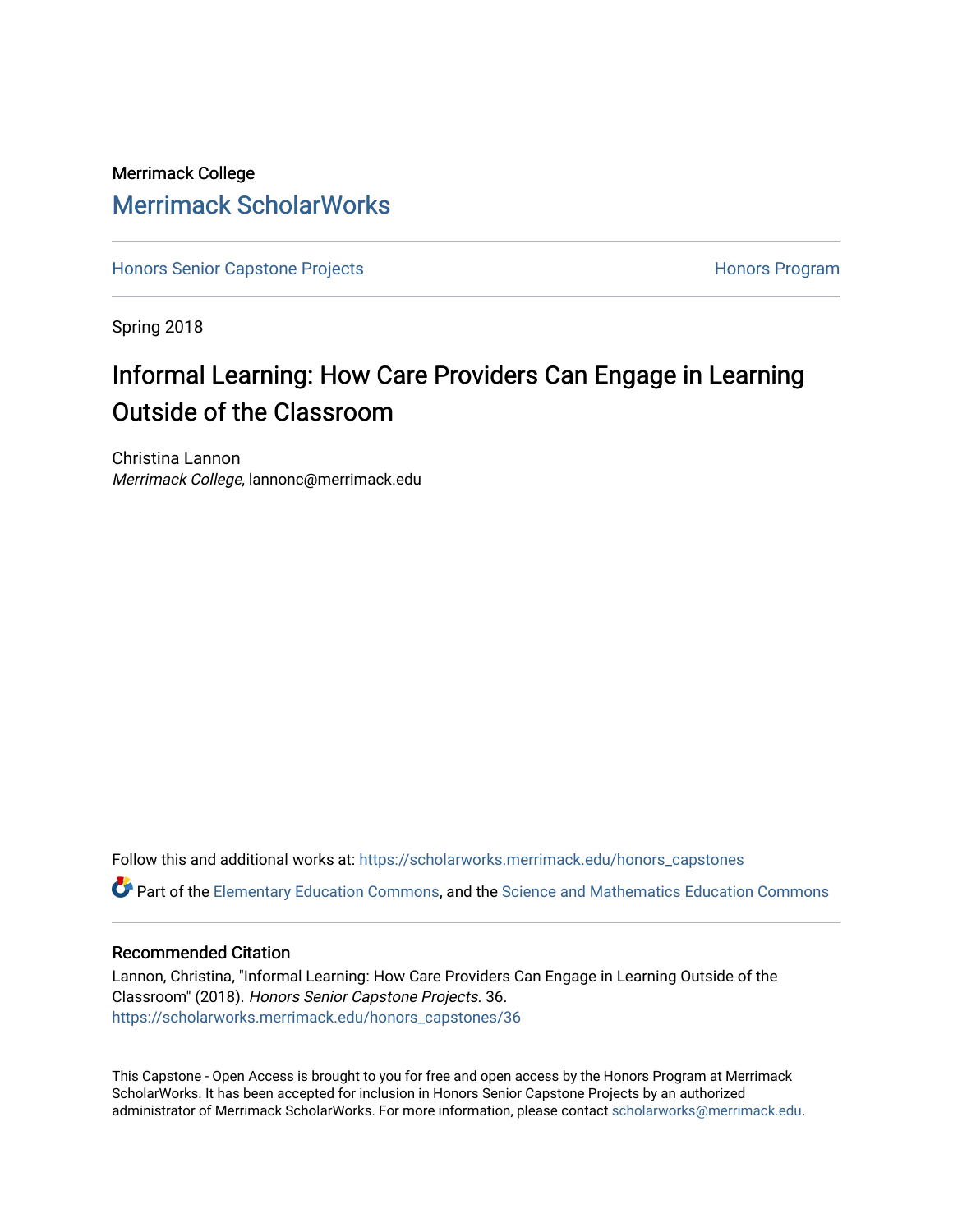Informal Learning: How Care Providers Can Engage in Learning Outside of the Classroom

Christina Lannon

Merrimack College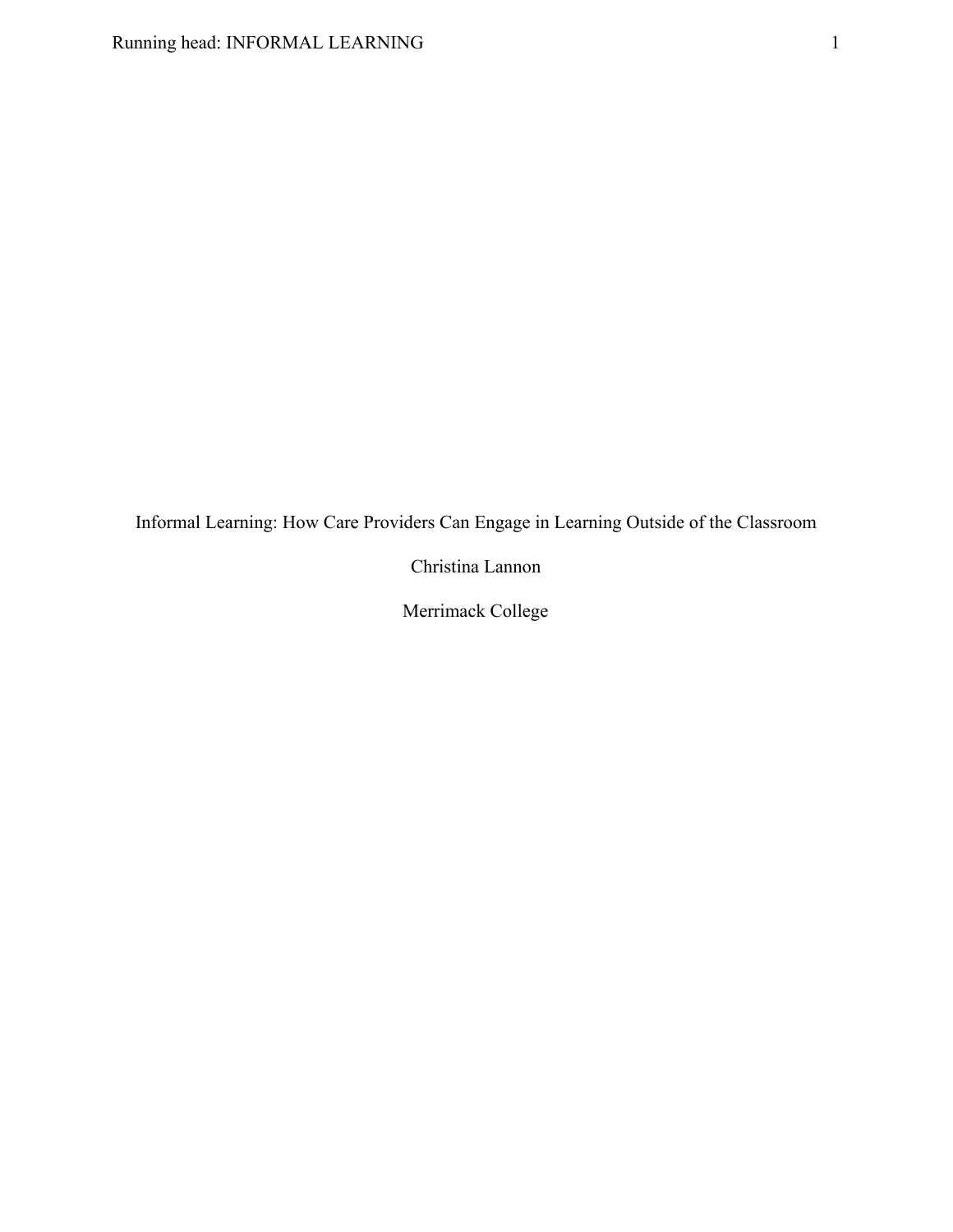#### Abstract

Informal learning is learning that happens spontaneously with no explicit instruction taking place (Latchem, 2014). The term informal learning was developed in 1950 by Malcolm Knowles in his work *Informal Adult Education* (as cited in Cofer, 2000) and many others have researched best practices for informal learning involving children (Latchem, 2014; Song et al., 2017). In many cases, it is the responsibility of the adult to initiate informal learning experiences by providing quality explanations for the many questions that children ask and engaging in everyday conversation with children. Much of the research that has been done exploring informal learning has taken place in a museum setting or about a STEM subject, (Crowley et al., 2001; Tougu, Marcus, Haden, & Uttal, 2017) but informal learning can take place anywhere using everyday experiences. Although there are individual differences to be mindful of when engaging in informal learning experiences, all care providers are encouraged to initiate informal learning with children using best practices suggested in this article.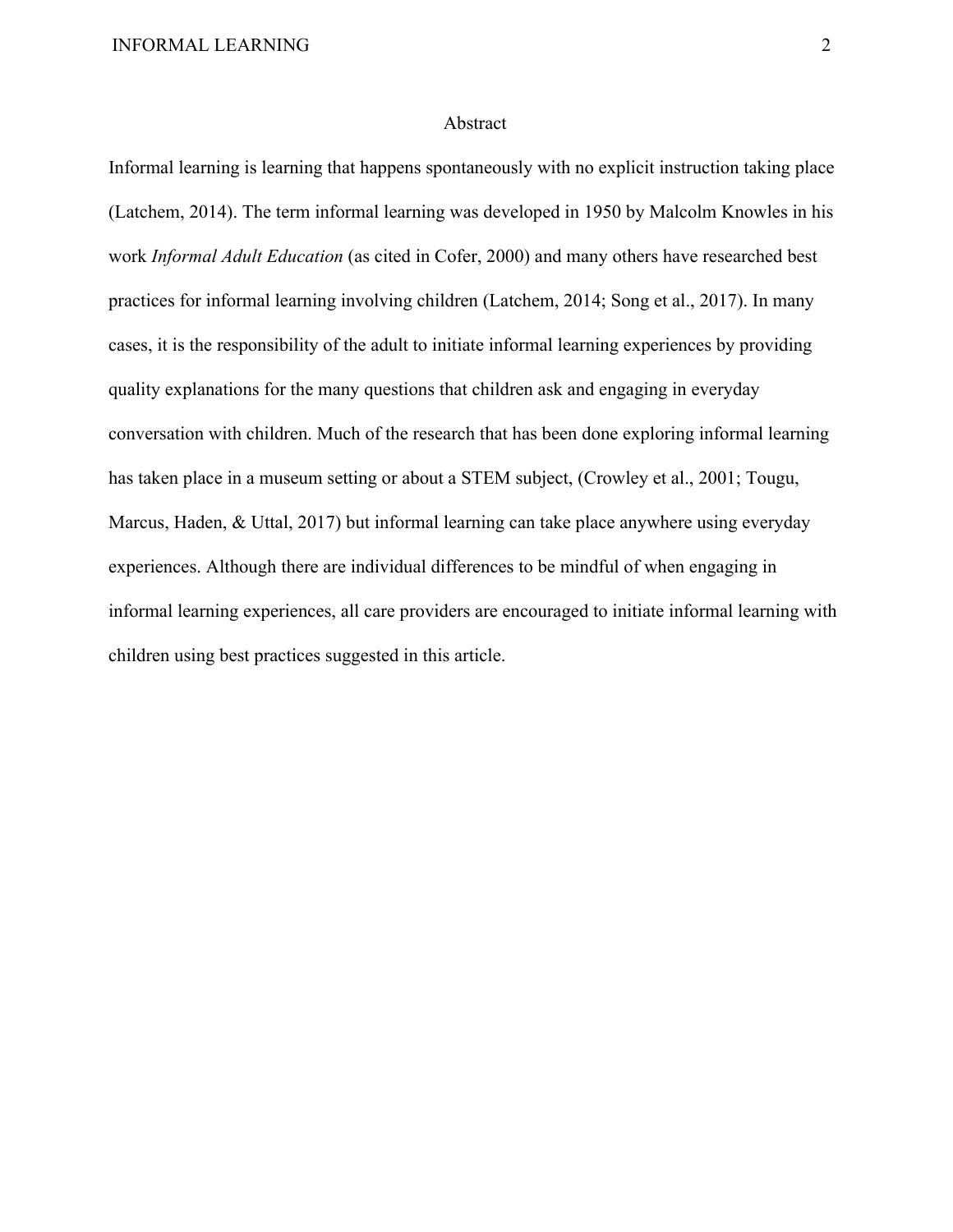Informal Learning: How Care Providers Can Engage in Learning Outside of the Classroom

Learning is fundamental to children's development (Vygotsky, 1978). There are many different ways children learn about their world. In some cases, children learn about their world through first-hand observations and experiences, while in other cases, they rely on testimony and explanations from others such as their peers, teachers, parents, and other adults (Sobel & Jipson, 2016 as cited in Kurkul, Castine, Corriveau, n.d.). Learning takes place in a variety of contexts. Formal contexts are highly structured such as typical classroom-based learning led by a teacher. In contrast, informal contexts, such as museums, the home or even the playground provide children with the opportunity to learn in a naturalistic environment (Jant, Haden, Uttal, & Babcock, 2014). The term informal learning was first introduced in 1950 by Malcolm Knowles, in his work *Informal Adult Education* (as cited in Cofer, 2000). Cofer's (2000) research shows that 70% of what adults know about their job is learned informally by their coworkers. This shows that the process of informal learning is valuable to everyone because much of what people know was not taught in a formal classroom setting. In informal learning environments there is no explicit instruction and learning happens spontaneously (Latchem, 2014). Informal learning is also valuable for children, however, the challenge with informal learning contexts is that it is up to the adult to serve as the teacher. This is potentially problematic given the wide range of educational backgrounds and experience that adults have. Thus, far more variability can be seen in the type of learning that takes place in informal learning contexts compared to formal learning contexts (Latchem, 2014). Given that children spend an average of 80% of their time with a parent or other caregiver (Hofferth & Sandberg, 2001 as cited in Song et al., 2017), these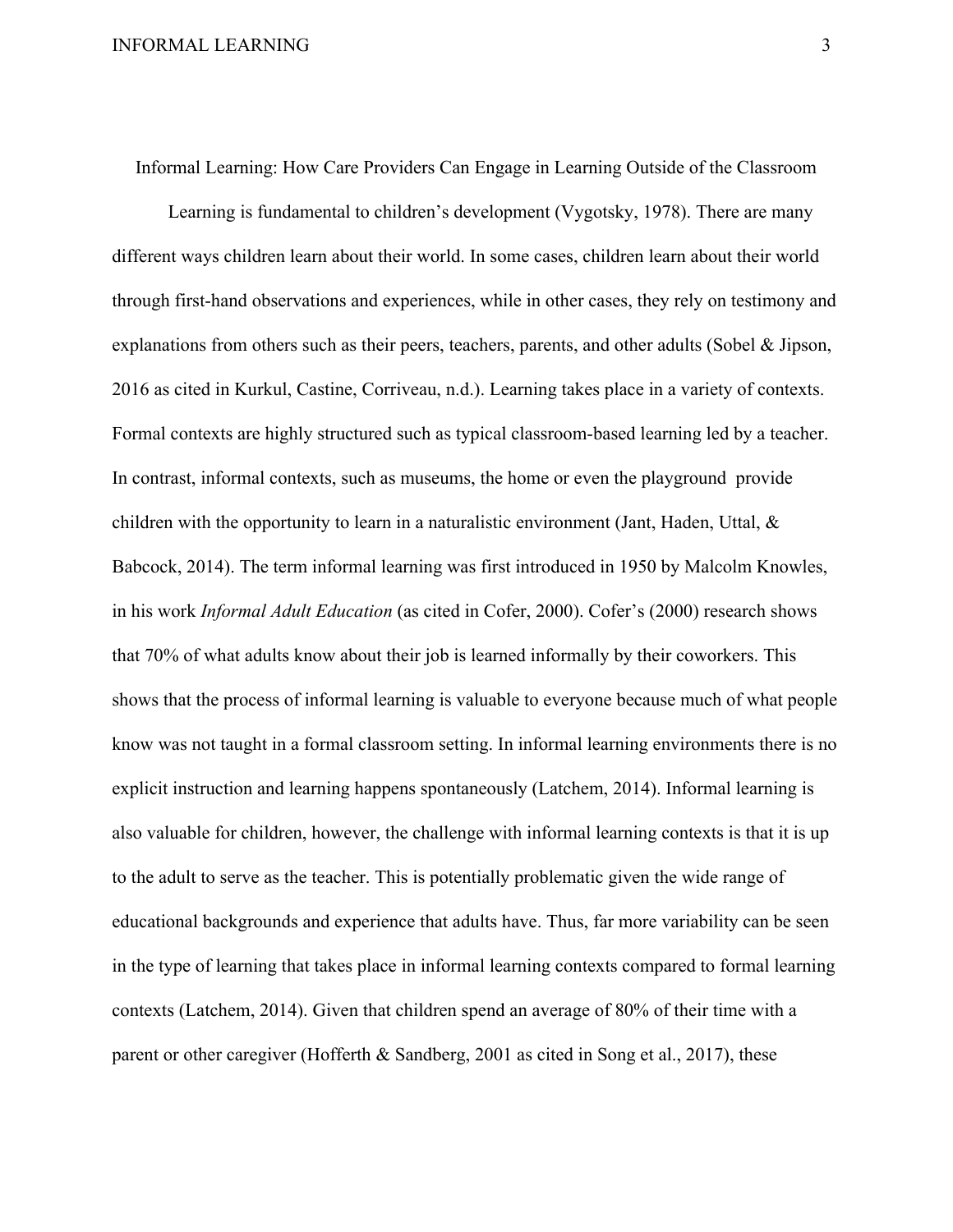individuals play an integral role in shaping children's early learning experiences. It is important to recognize and appreciate learning opportunities during everyday activities, while still recognizing the importance of formal learning.

# **Informal Learning Contexts**

Informal learning should not be used in place of formal learning, but as a complement to it (Cofer, 2000). In most cases, informal learning occurs incidentally. In 1977, Bell described formal and informal learning as brick and mortar (as cited in Cofer, 2010). Formal learning acts as bricks used to build knowledge and informal learning is the mortar that fills the spaces in between. It is the responsibility of adults to encourage these learning experiences and provide scenarios where learning can occur. In these contexts, literature suggests that adults play a prominent role in helping children learn. Indeed, children are naturally curious and ask nearly 76 information seeking questions per hour by the time they are three (Chouinard, Harris, & Maratsos, 2007 as cited by Kurkul, Castine, & Corriveau, n.d.). Thus, the explanations and responses adults provide to the questions children ask are often necessary to facilitate learning - especially when the child is questioning a phenomenon that cannot be learned through first-hand experiences (e.g., gravity, the existence of God etc.). There is value in the information seeking questions that children ask and the conversations that stem from these questions.

Children engage in everyday conversation in order to understand the world around them (Callanan & Oakes, 1992 as cited in (Solis & Callanan, 2016). Parent-child conversations during learning experiences are related to the child's understanding of the event and their likelihood of remembering the experience (Jant, et al., 2014). In 1978, Vygotsky described that opportunities to interact with others become crucial to learning and cognitive development, and interactions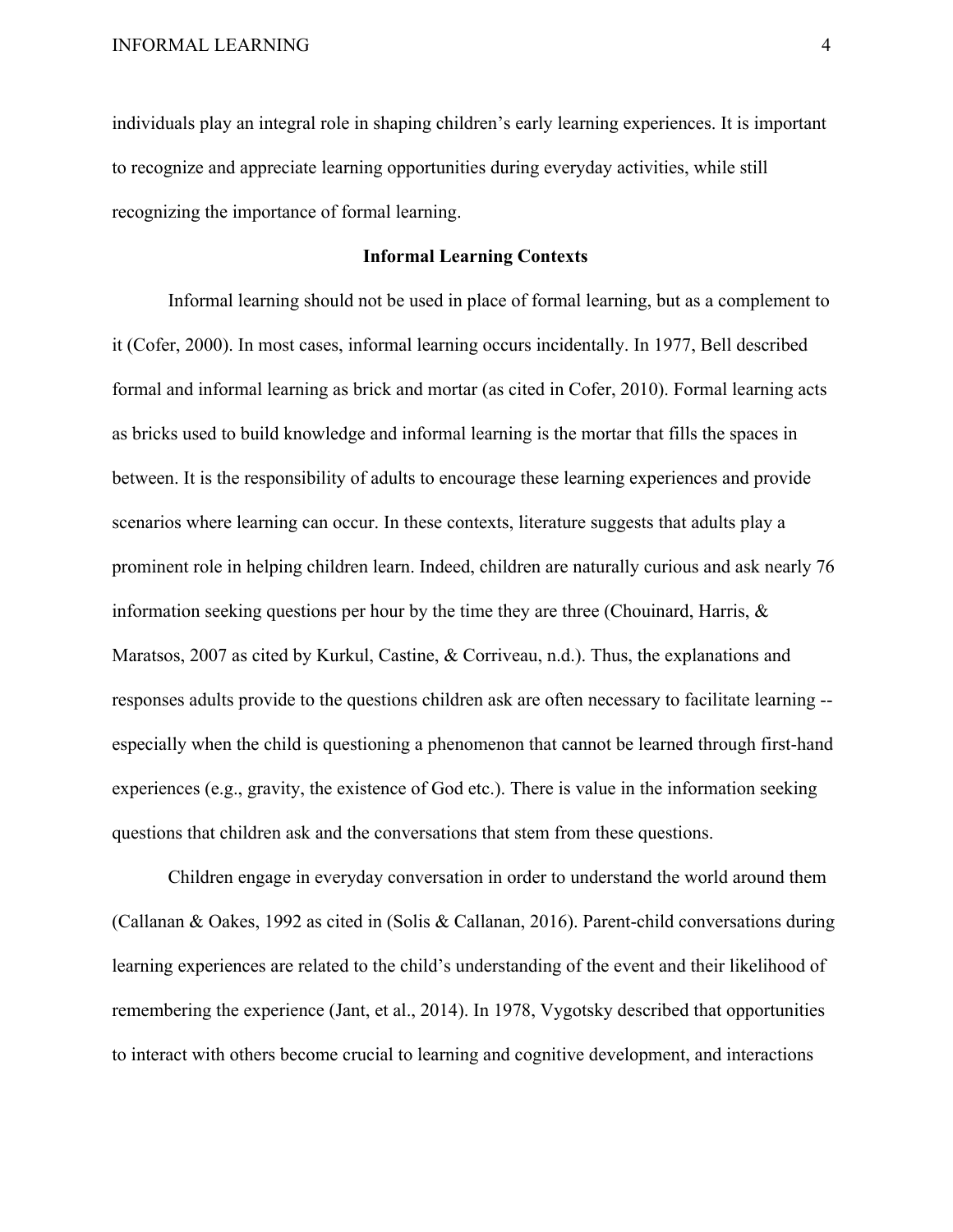between a novice and an expert can help expand the learner's achievements. In applying Vygotsky's theory to informal learning, the adult would take the role as an expert and the child a novice. In any interaction that novel information is provided to the child to expand their knowledge on a topic, informal learning can occur. Parents play an important role in developing curiosity in children, and informal learning is driven by curiosity and motivation to discover (Song et al., 2017). Adults can help in supporting curiosities by responding to them with explanations to further the child's understanding of the topics.

#### **Quality of Explanations**

Explanations provide children with important information that they may not have access to through observations or exploration (Kurkul, Castine, Corriveau, n.d.). Therefore, it is important to provide children with in-depth explanations using evidence so that they can have opportunities to learn more. Research shows that there are many ways to determine whether a quality explanation is provided or not and whether the source of the information is credible (Corriveau & Kurkul, 2014). Simply put, a quality explanation is one where the informant provides evidence to support their statements (Luce, Callanan, & Smilovic, 2013). Researchers have conceptualized quality of explanations in various different ways such as through the use of causal connectives (Bernard, Mercier, & Clement, 2012), circularity (Rips, 2002), epistemological nature (Luce, et al., 2013), or elaborative versus non-elaborative statements (Bradshaw & Anderson, 1982). Any approach used may be helpful in providing a child with an explanation that can increase their understanding of a topic. Research shows that providing quality explanations to children can improve their ability to learn novel skills (Corriveau  $\&$ Kurkul, 2014). Ways to develop quality conversation with children include activating their prior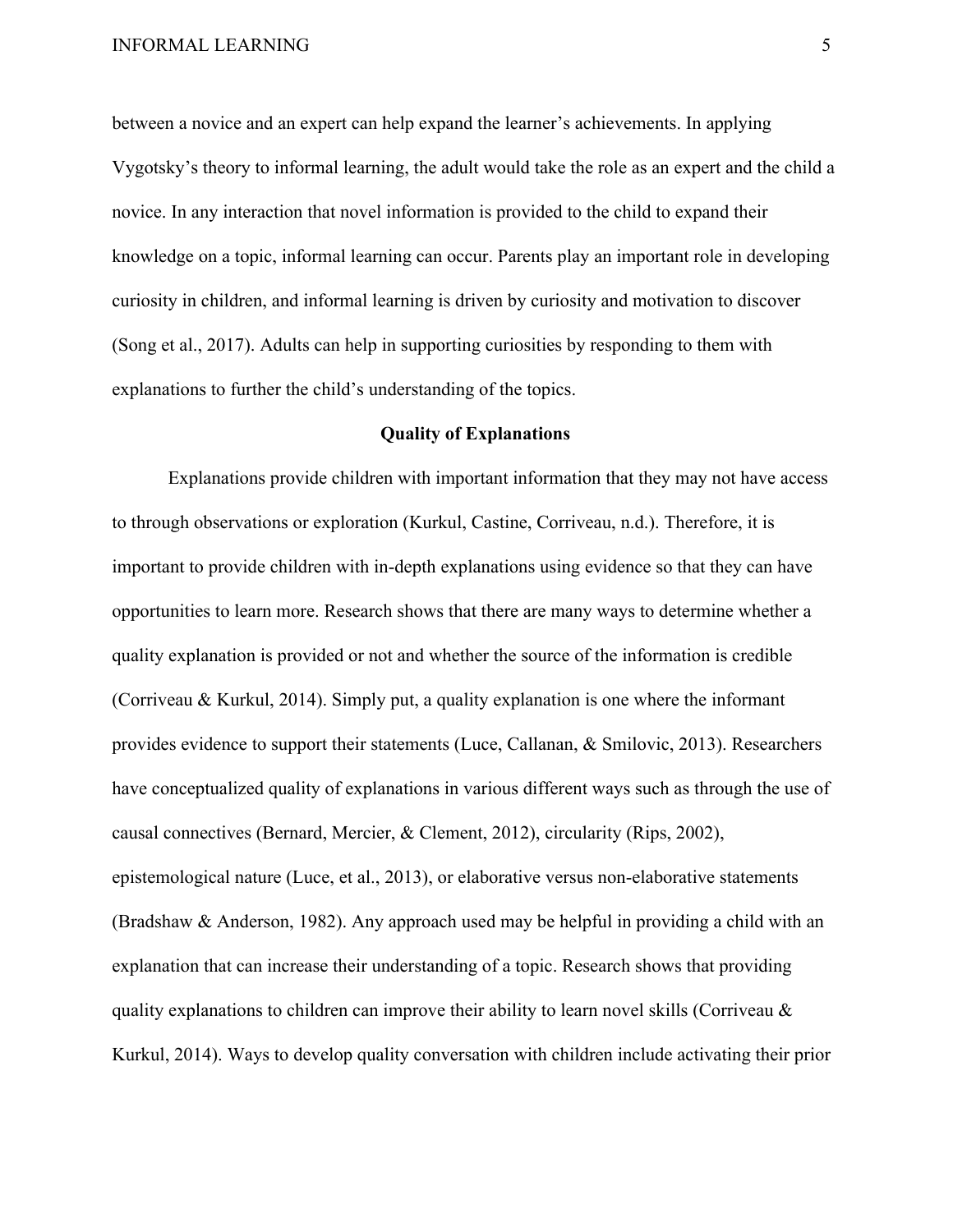knowledge about the topic and asking them questions (Jant, et al., 2014). Next Generation Science Standards (NGSS, 2017) along with the research of Solis and Callanan (2016) suggest that adults should engage their children in collaborative, evidence-based conversation that promotes inquiry. This can be as simple as an adult initiating social conversation with a child and providing them with the tools they need to explore (Thomas & Pattison, 2012). The quality of the explanations that caregivers provide their children in these situations can determine how much knowledge their children are gaining from these experiences.

Children are very perceptive to the explanations being provided to them and are able to determine whether the evidence adults provide them are quality explanations. Mercier, Bernard, and Clement (2014) found that children as young as preschool can make judgments about the quality of an explanation provided to them in order to make decisions. Children's evaluations of explanations develop rapidly over the preschool and elementary school years (Baum, Danovitch, & Keil, 2008). Therefore, it is important for adults to be mindful of not only the how frequently they converse about academic subjects with children, but to focus on what messages they are conveying to them. In some cases, children will continue to ask questions until they are satisfied with the evidence that they have received (Frazier, Gelman, & Wellman, 2016). Children also find more complex explanations more satisfying and are more likely to remember them (2016). In some cases, quality explanations are essential in guiding understandings of subjects that cannot be learned through firsthand experiences.

### **Informal Learning Experiences with STEM**

Research shows that informal learning experiences are important in the science, technology, engineering, and math (STEM) learning process (National Science Board, 2010).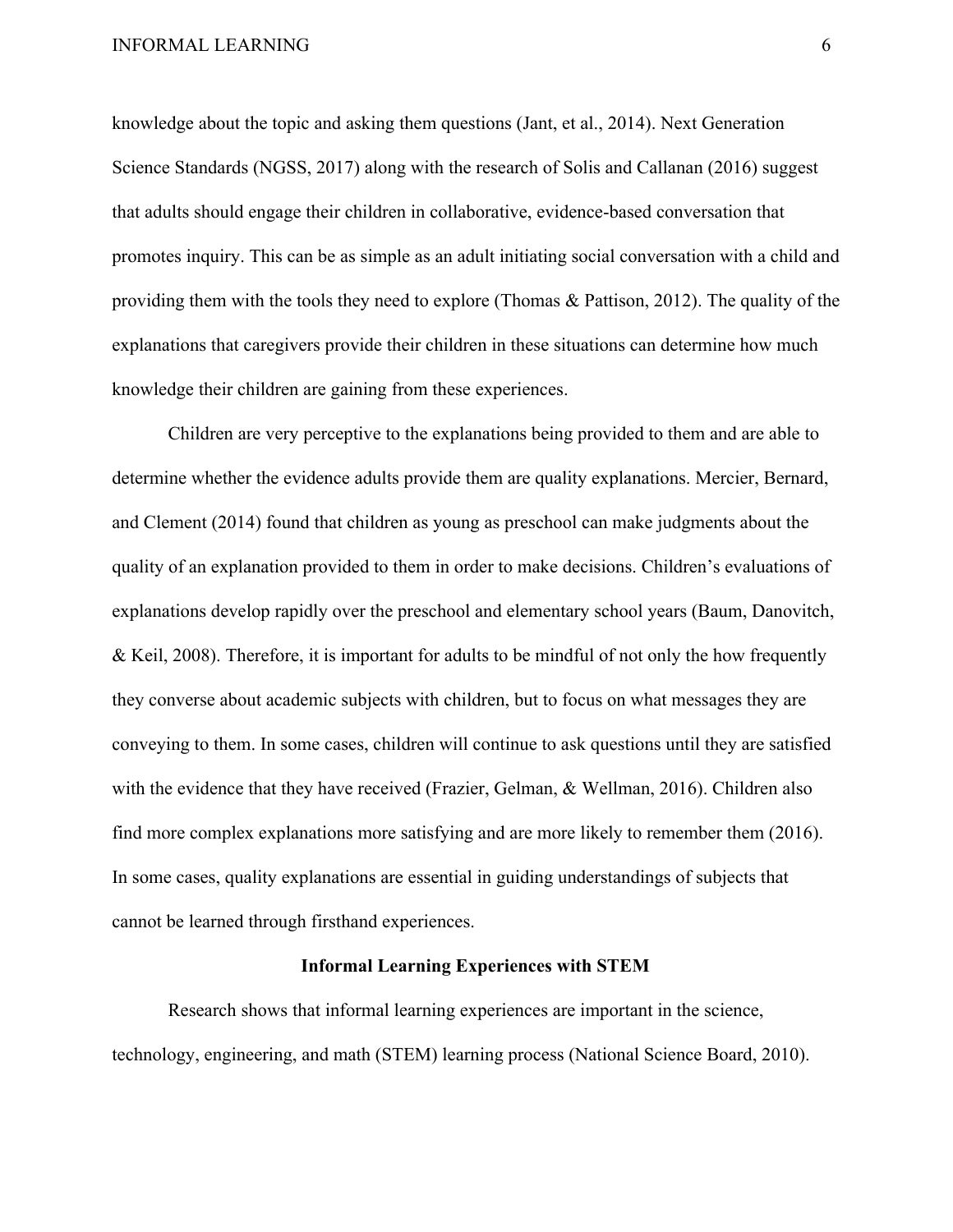Informal learning environments such as museums, hands-on activities, and conversations with adults can advance STEM learning opportunities for children (Tougu, Marcus, Haden, & Uttal, 2017). Sobel and Jipson (2016) explain that children approach science learning through interactions with parents, teachers, and informal learning partners (as cited in Kurkul, Castine, Corriveau, n.d.). Wood, Brunner, and Ross (1976) describe parents as expert problem solvers, where they scaffold the problem solving skills of the novice (the child) in order to help them define the task, identify possible outcomes, and determine a solution (as cited by Crowley et al., 2001). These problem solving skills become essential when completing engineering design challenges, which can act as great informal learning experiences.

Informal science learning extends far beyond the walls of the classroom to include not only museums and science centers, but community science workshops, nature preserves, hiking trails, and homes as well (Luce, Goldman, & Vea, 2016). Science learning can be easily incorporated into everyday activities by incorporating investigation and experimentation into typical routines (2016). Science surrounds us everywhere, everyday, and acknowledging the science around us through conversations with children may be very beneficial to their understanding of STEM subjects. Crowley and his colleagues (2001) determined that children who engaged in shared scientific thinking with their parents had a greater opportunity to learn than children engaged in scientific thinking with peers or by themselves. In 1999, Crowley and Siegler found that when adults provide explanations when demonstrating problem solving strategies, children are better able to transfer these strategies to novel problems (as cited in Crowley et al., 2001). In turn, studies show that if adults do not provide explanations or encourage the child to develop their own explanation, it is unlikely that children will do so on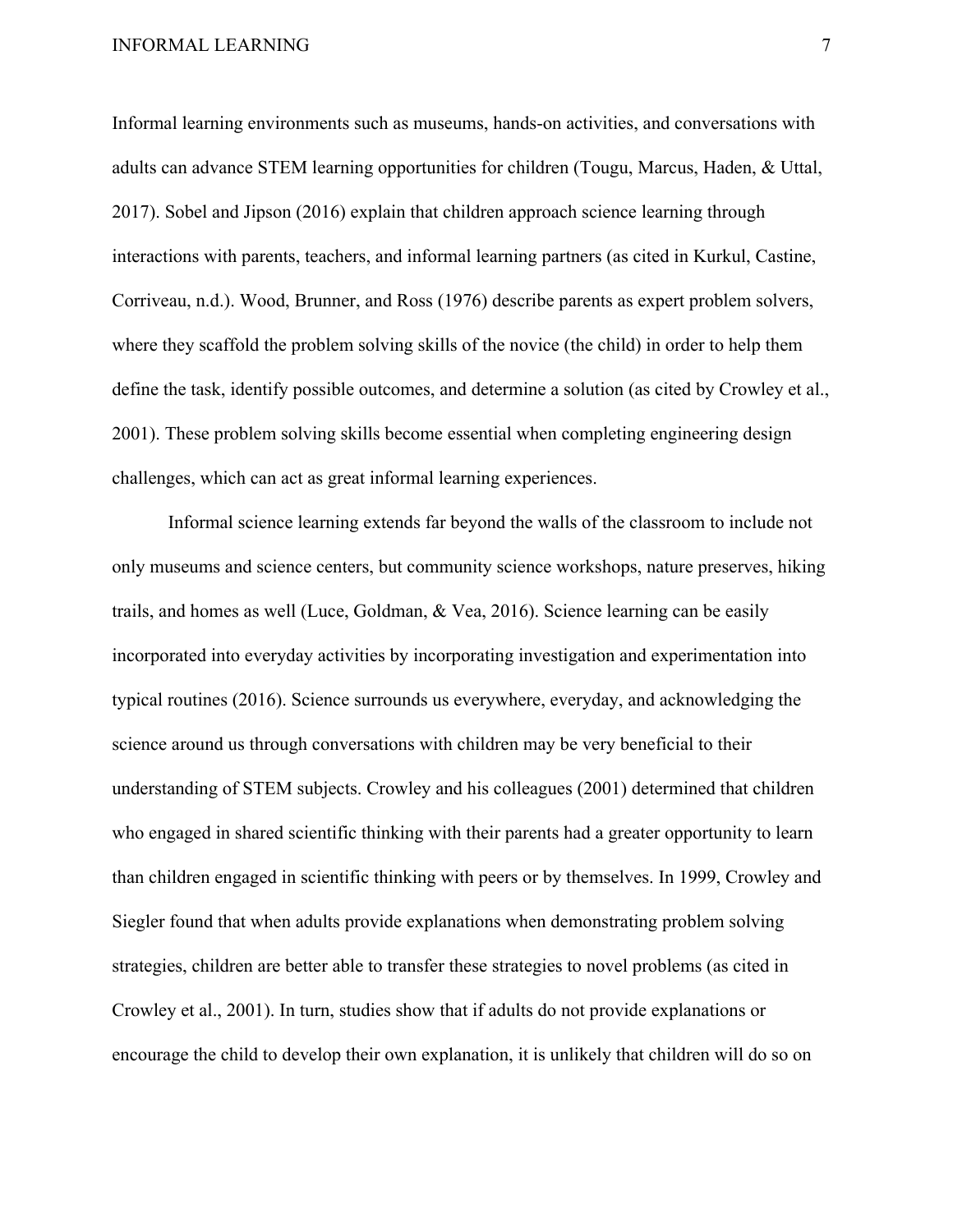their own (Goncu & Roggoff, 1998; Siegler, 1995 as cited by Crowley et al., 2001). Research shows that children who activate prior knowledge acquired during play experiences are able to transfer that knowledge to engineering tasks when completed with their families in a museum setting (Tougu, et al., 2017). Snow and Kurland's research (1996) showed that parent-child conversation about scientific processes was correlated with children's performance on several measures of early literacy (as cited by Crowley et al., 2001). Engaging in informal learning practices about STEM subjects is easier than it may seem, and the positive benefits of these experiences may be worth it for the children involved. Although learning experiences can happen in everyday routine, museums are a great location to broaden understandings of novel topics. Museums are a great place to start if looking for some guidance for engaging in informal learning with children.

#### **Museums**

Much of the research on informal learning contexts take place in museum settings. Adults play an important role during informal learning in museum settings. Crowley and his colleagues (2001) determined that when children explore science exhibits with their parents, they explore for longer periods of time and remain more focused than when they explore exhibits on their own. A study conducted by Gleason and Schauble (1999) determined that when a parent is aware of the potential for learning, they are much more likely to engage in problem solving in a way that enhances children's learning experience (as cited in Song et al., 2017). Additionally, Gleason and Schauble (1999) also determined that when parents are unfamiliar with the subject matter, they are more likely to take the lead on problem solving, while allowing children to play a more physical role in the task (as cited in Song et al., 2017). In cases where parents take the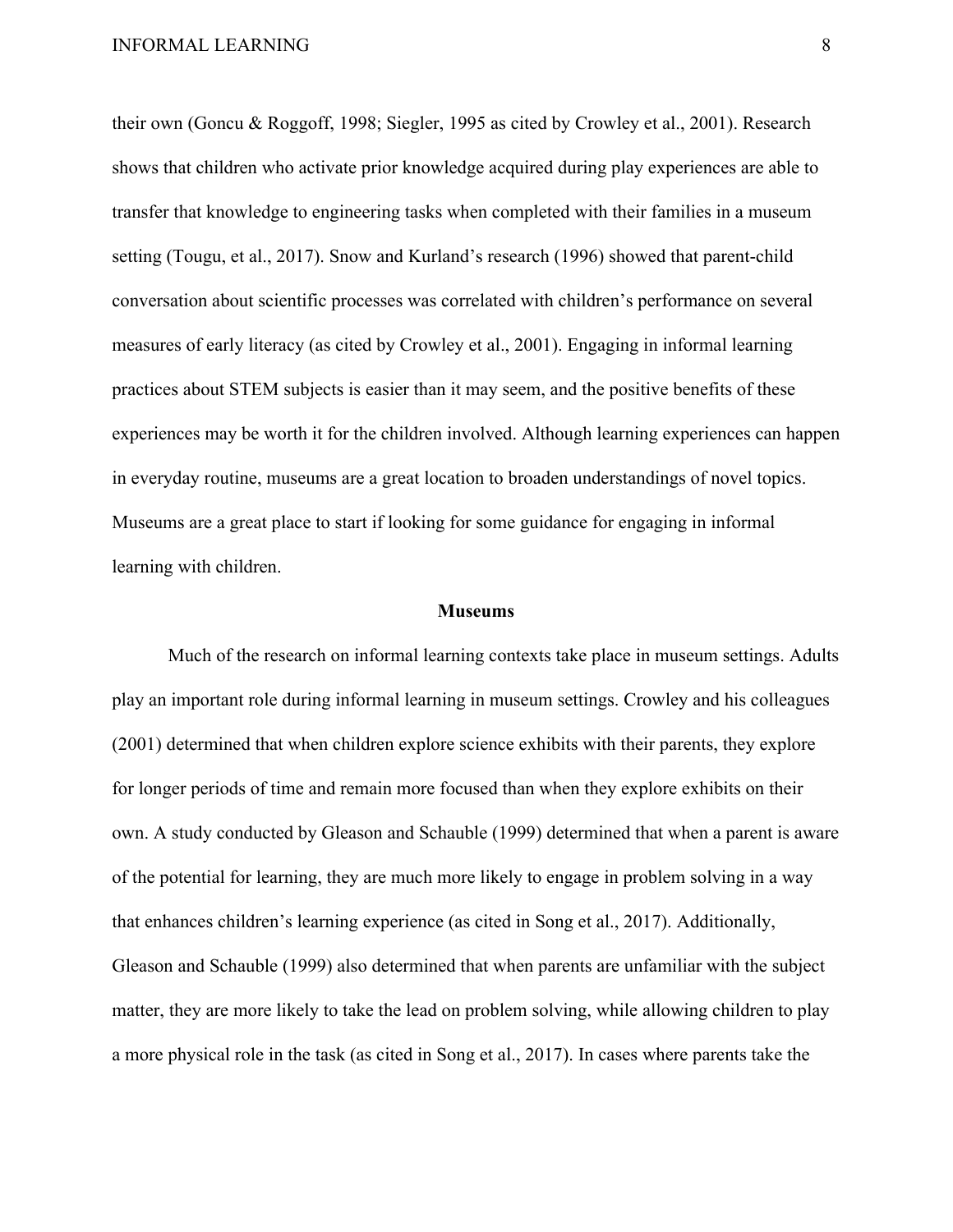lead, Gleason and Schauble (1999) found that children have a lesser opportunity to gain knowledge from the experience and parents miss out on a collaborative experience to interpret evidence with their children (as cited in Song et al., 2017). When children demonstrate behaviors such as making observations and answering questions, they learn more than when they did not engage in these behaviors (Song et al., 2017). Engaging children in museum exhibits can be very beneficial to them and this can be done in many ways. Researchers have found that even partial or brief explanations referred to by Crowley, Callanan, Tenenbaum, and Allen (2001) as explanatoids, provided during collaborative exploration or problem solving activities can be very beneficial in aiding the child's ability to comprehend complex scientific concepts in a museum setting. Although, explanations from the caregivers are not the only way for children to build knowledge in a museum setting. Andre and her colleagues (2016) suggest that museum exhibits positively influence children's learning when incorporating hands-on activities, narratives and plays, and emphasized the importance of scaffolding by a knowledgeable adult or peer, or support through technology. If a caregiver is less knowledgeable about the topic presented in the exhibit, there is guidance provided by most museums to help engage visitors by providing them with further information about the exhibits. The use of signage in many museums can act as a guide when parents are less knowledgeable about the subject are that the exhibit portrays (Song et al., 2017). Parents play a significant role at museums. It is shown that when they direct their attention toward important information about a museum exhibit, they are more likely to engage their children in more detailed discussions and joint activities, as well as transfer information, not only across exhibits, but outside of the museum and at home (Jant, et al., 2014). Although there are a variety of contexts where informal learning takes place, it was decided to focus on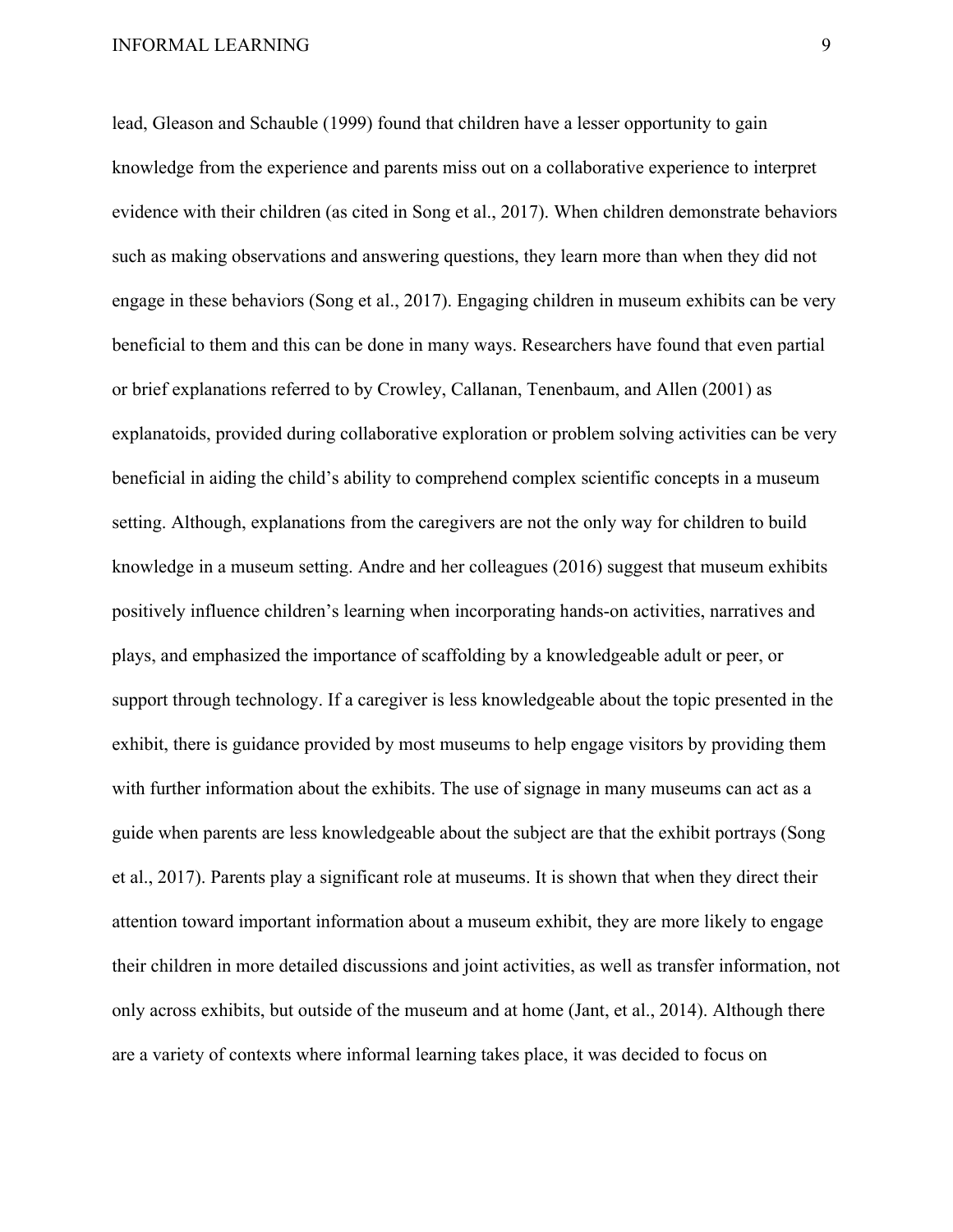museums in this article due to the fact that the vast majority of research on informal learning has taken place in the museum context.

Best practices that were found in a museum context can also be extended to use in various contexts. Many skills modeled in museums can be relevant in other informal learning contexts as well, such as the use of signage. Ridge and her colleagues (2015) have found that signage in locations such as supermarkets increases the amount of conversations between parents and children about food types compared to when there are no signs (as cited by Song et al., 2017). If signage or further detail is provided, it can be beneficial to share the information with a child so that learning experiences can occur at any place or time. Sharing knowledge with children can help them develop interest in certain topics. Shaffer's research (2004) has been conducted with children becoming experts in a field of knowledge, or developing an island of expertise (as cited in Palmquist & Crowley, 2007). While children can gain expertise in a subject and have a greater understanding of a particular domain, research collected by Johnson and his colleagues (2004) suggests that children are unable to connect this knowledge to other domains (as cited in Palmquist  $&$  Crowley, 2007). This is where the role of the adult becomes very important to help the child make connections and further develop their understandings of a topic that the child shows a great interest in.

#### **Best Practices for a Care Provider to Children**

What can care providers do to aid children's learning in informal learning contexts? How can adults provide quality informal learning to children? In this article, the term care provider is being used to describe any adult who engages with children on a daily basis outside of the classroom including parents, guardians, pediatricians, school staff, social workers, and coaches.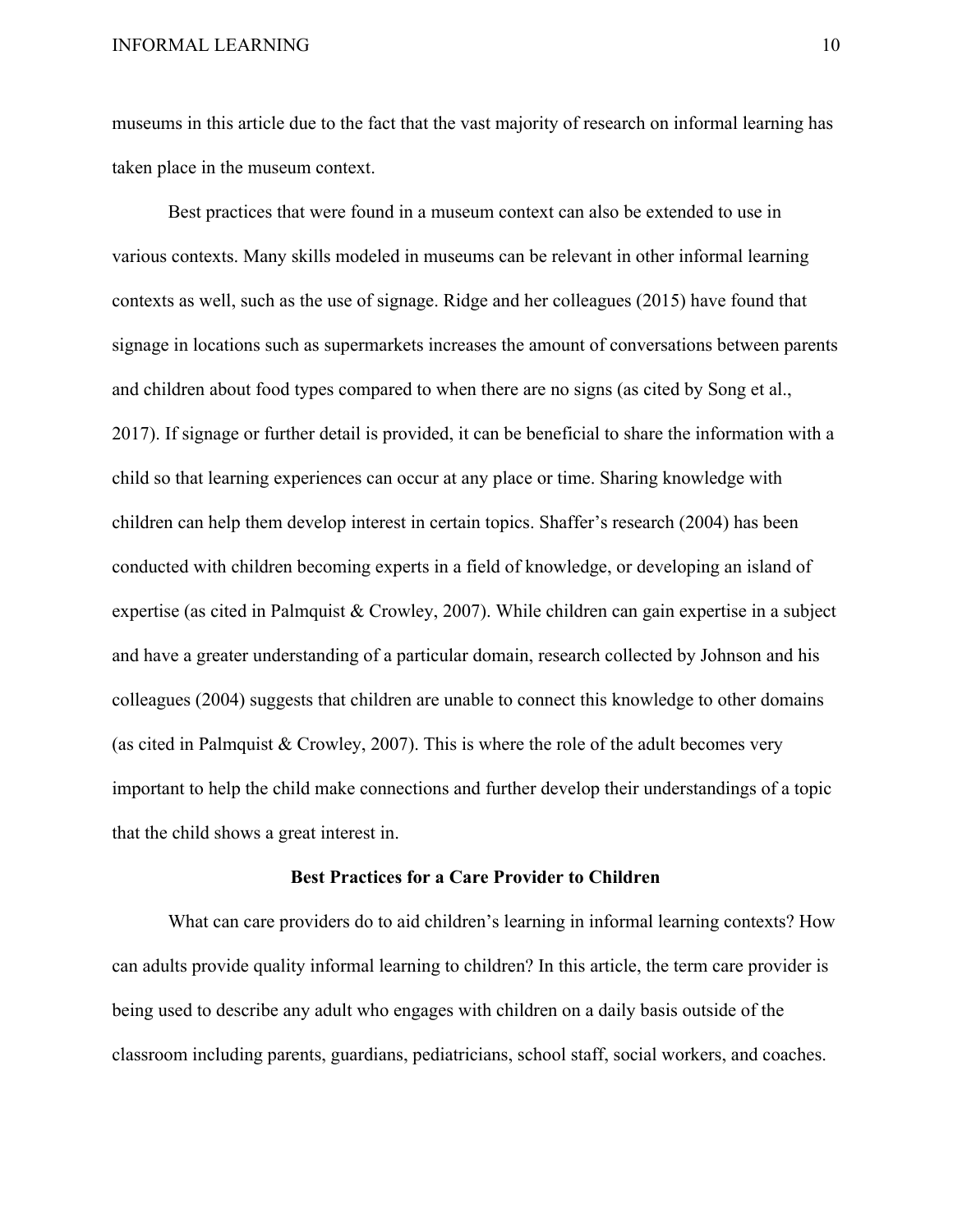The best way for any care provider to start is to understand that the basis of informal learning is its unstructured and unpredictable nature. Although there are suggested practices, there is no set instruction to follow in order to teach children about the world that surrounds them. Informal learning can be made more accessible to everyone. Informal learning does not have to be a museum trip or a twenty piece chemistry set. Shopping, going to the doctor's office, church, library, parks, community groups, and visiting relatives and friends can all be made into informal learning experiences. Thomas and Pattison's research (2012) shows that informal learning can represent itself by providing children access to computers, books, dvds, pens and paper, money, clocks, keys, transportation, and other household materials or everyday experiences. If a STEM topic is being discussed, children's learning may vary depending on their previous experience with science-based conversation with their parents (Jant, et al., 2014). The best thing that any caregiver can do is be conscious of the opportunities surrounding them every day that can further the learning of children in their life. Although life can get hectic at times, slowing down and taking advantage of learning opportunities will always be beneficial for children. It is the responsibility of the adult to initiate these informal learning experiences. There are many resources out there that can guide care providers toward initiating valuable and quality informal learning practices.

#### **Individual differences**

Below are following findings that should be taken into account when working with children in informal contexts. Individual differences can include but are not limited to cultural, gender, and socioeconomic differences that vary amongst people and reinforce the understanding that people have different circumstances and abilities. There are a variety of ways that adults and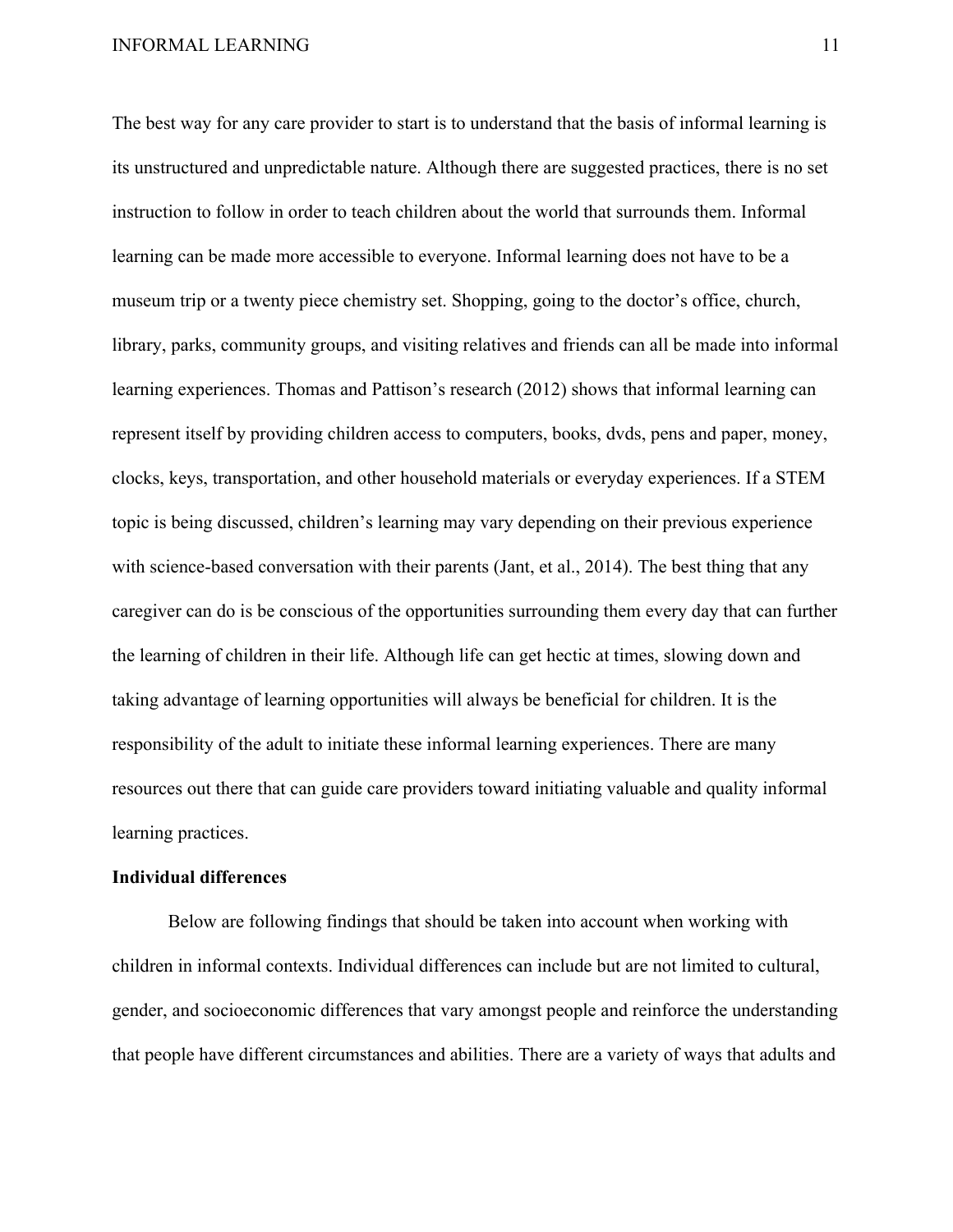children can make sense of the world and engage in activities (Solis & Callanan, 2016). Learning is not acultural and can be made accessible to adults and children of all cultural backgrounds (Bang & Medin, 2010).

Jant and her colleagues (2012) recognize that parents with different educational levels speak differently to their children in museum settings. In her work (2012), Jant states that more research may need to be done to expand what we know about individual variations in informal learning approaches and outcomes. There is extensive research suggesting that parents talk with their children differently in museum settings and the amount of verbal explanatory talk also varies based on the socioeconomic status and education attainment of the parent (Siegel, Esterly, Callanan, Wright, & Navarro, 2007; Tenenbaum & Callanan, 2008 as cited in Jant, et al., 2014). Teaching styles of parents may vary depending on their comfort level and experiences with the task (Moreno, 1991 as cited by Tennenbaum & Callanan, 2008). Diverse families may have different methods of conducting sense-making practices, but these practices are not wrong just because they do not coincide with the practices of the dominant culture (Solis & Callanan, 2016). Families from different backgrounds may engage with science practices differently when having conversations about science-related topics (Bang & Medin, 2010, Bricker & Bell, 2014 as cited in Solis & Callanan, 2016). These findings do not suggest that any method of engaging in informal learning with children is right or wrong. Care providers are encouraged to engage in informal learning practices with children in any way that they may be comfortable.

Care providers can be more mindful to provide quality explanations dependent of gender. According to Crowley and his colleagues (2001), parents were three times more likely to explain science to boys than to girls during shared scientific thinking in a museum. Their findings (2001)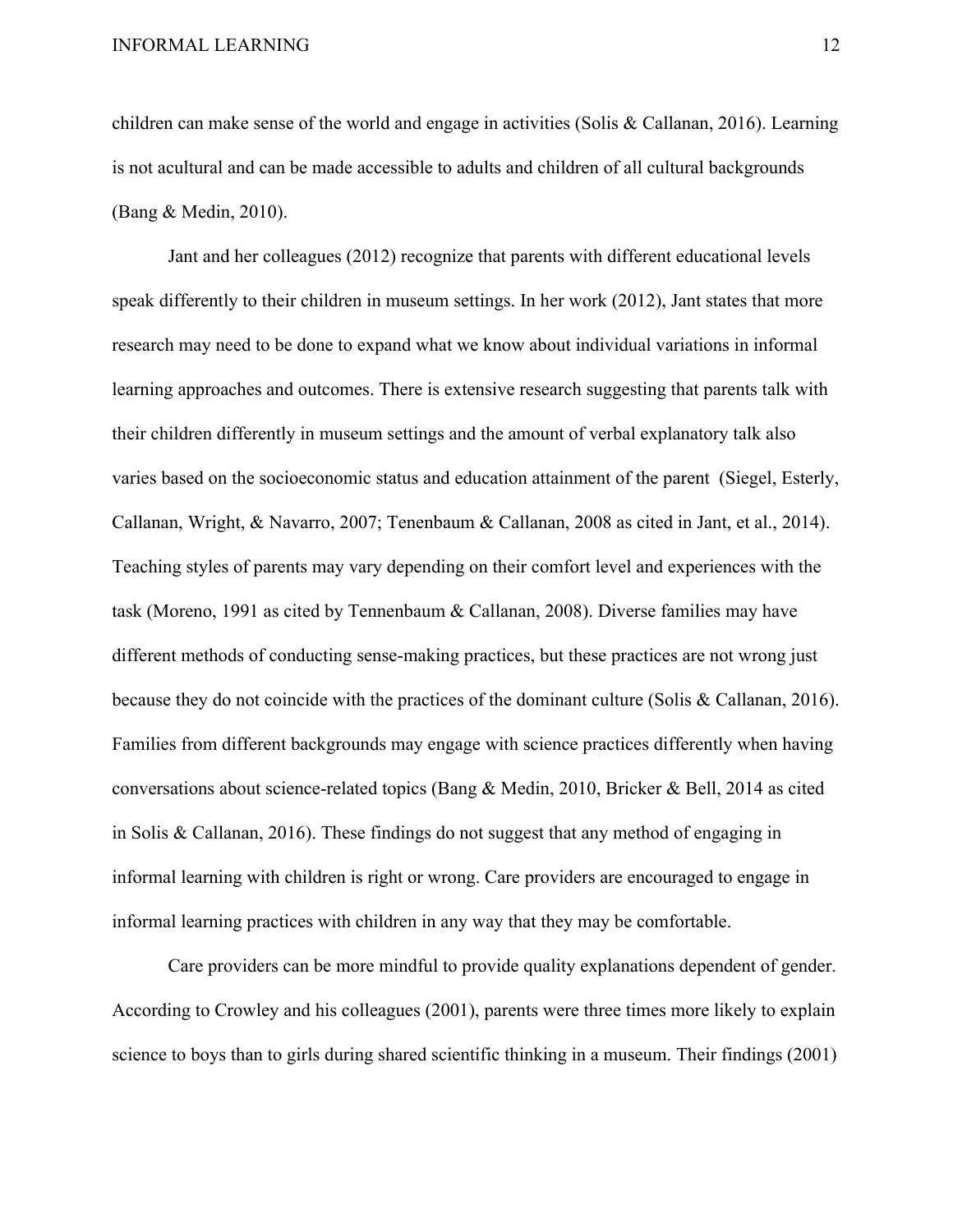suggest that parents may be unintentionally contributing to the gender gap in children's scientific understandings before they begin formal science instruction in school. Being aware of the gender differences in explanations is the first step in modifying how adults approach their own explanations to children.

All families and children have their own set of individual differences that makes their learning experiences unique to them. Every person brings their own set of background knowledge to the table when engaging in new activities. The findings and suggestions in this poster are best practices so that any care provider of children can offer positive experiences with those children when engaging in informal learning in any context.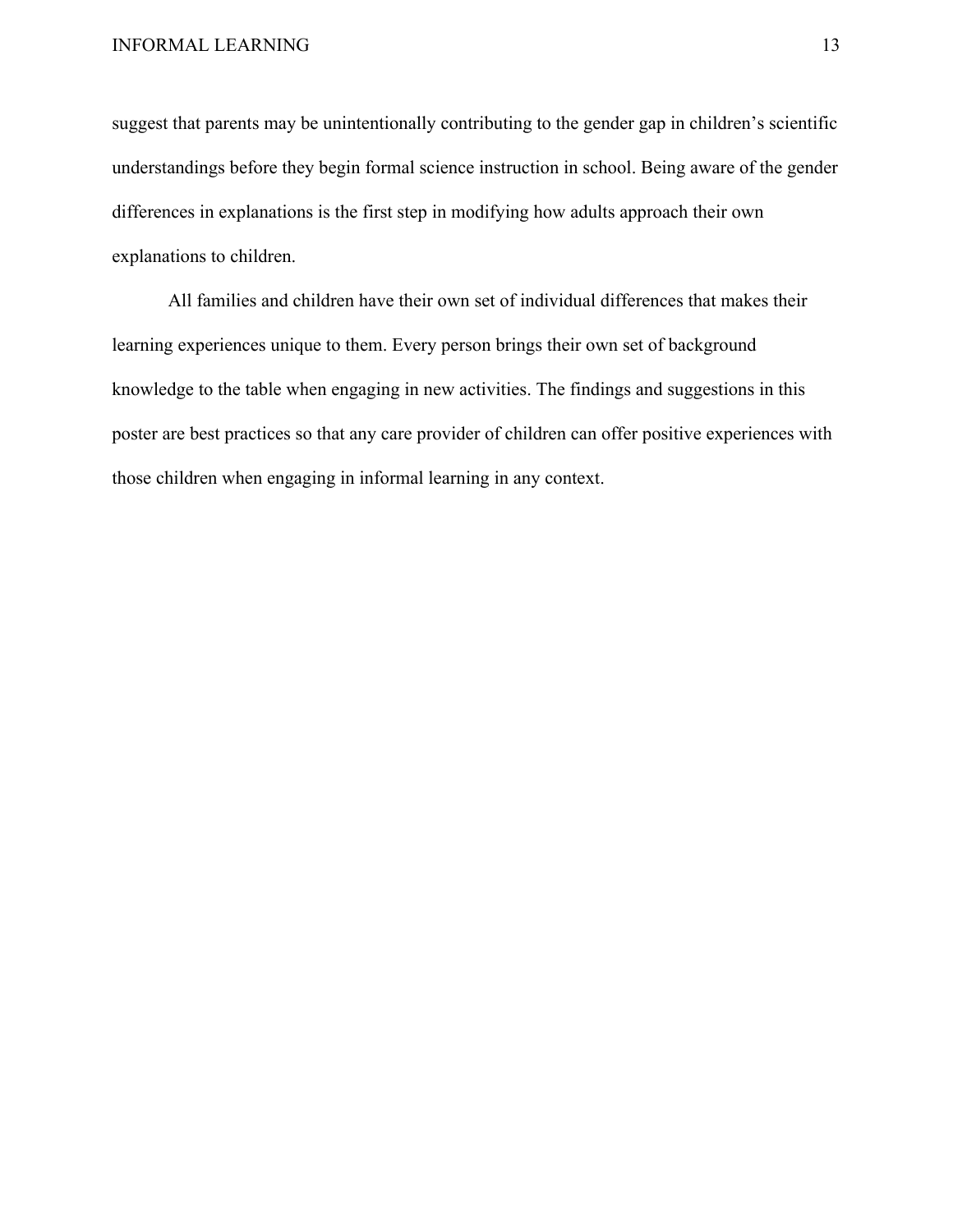#### References

- Andre, L., Durksen, T., & Volman, M. L. (2016). Museums as avenues of learning for children: A decade of research. *Learning Environments Research, 20*(1), 47-76. doi:10.1007/s10984-016-9222-9
- Baum, L. A., Danovitch, J. H., & Keil, F. C. (2008). Children's sensitivity to circular explanations. *Journal of Experimental Child Psychology, 100*(2), 146-155. doi:10.1016/j.jecp.2007.10.007
- Bernard, S., Mercier, H., & Clément, F. (2012). The power of well-connected arguments: Early sensitivity to the connective because. *Journal of Experimental Child Psychology, 111*(1), 128-135. doi:10.1016/j.jecp.2011.07.003
- Bradshaw, G. L., & Anderson, J. R. (1982). Elaborative encoding as an explanation of levels of processing. *Journal of Verbal Learning and Verbal Behavior, 21*(2), 165-174. doi:10.1016/s0022-5371(82)90531-x
- Cofer, D. J. (2000). *Informal Learning in the Workplace: A Brief Review of Practice and Application* (10th ed., pp. 1-4, Publication). Columbus, Ohio: ERIC. Retrieved from http://www.ericacve.org/fulltext.asp. (ERIC Document Reproduction Service No. ED442993)
- Corriveau, K. H., & Kurkul, K. E. (2014). "Why does rain fall?": Children prefer to learn from an informant who uses noncircular explanations. *Child Development, 85*(5), 1827–1835. doi:10.1111/cdev.12240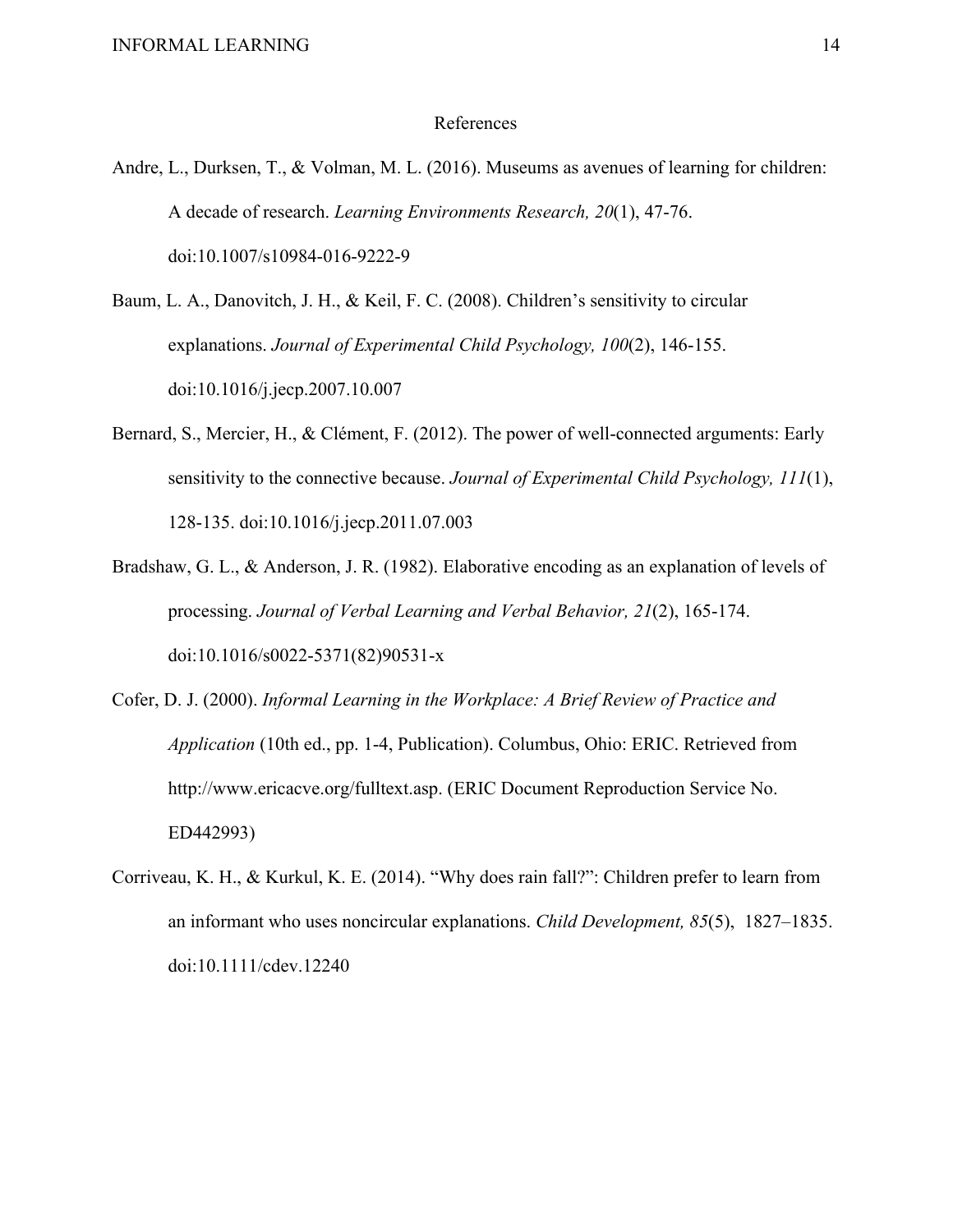- Crowley, K., Callanan, M. A., Jipson, J. L., Galco, J., Topping, K., & Shrager, J. (2001). Shared scientific thinking in everyday parent-child activity. *Science Education, 85*(6), 712-732. doi:10.1002/sce.1035
- Crowley, K., Callanan, M. A., Tenenbaum, H. R., & Allen, E. (2001). Parents Explain More Often to Boys Than to Girls During Shared Scientific Thinking. *Psychological Science*, *12*(3), 258-261. doi:10.1111/1467-9280.00347
- Frazier, B. N., Gelman, S. A., & Wellman, H. M. (2009). Preschoolers' Search for Explanatory Information Within Adult-Child Conversation. *Child Development, 80*(6), 1592-1611. doi:10.1111/j.1467-8624.2009.01356.x
- Jant, E. A., Haden, C. A., Uttal, D. H., & Babcock, E. (2014). Conversation and Object Manipulation Influence Children's Learning in a Museum. *Child Development, 85*(5), 2029–2045. doi:10.1111/cdev.12252
- Kurkul, K., Castine, E., & Corriveau, K. (n.d.). What children learn from the explanations they hear: Individual differences in parents' explanations impact children's learning.
- Latchem, C. (2014). Informal learning and non-formal education for development. *Journal of Learning for Development, 1*(1). Retrieved from http://www.jl4d.info/index.php/ejl4d/article/view/6/6
- Luce, M., Callanan, M., & Smilovic, S. (2013). Links between parents' epistemological stance and children's evidence talk. *Developmental Psychology*, *49*(3), 454-461. doi:10.1037/a0031249
- Luce, M. R., Goldman, S., & Vea, T. (2016). Designing for Family Science Explorations Anytime, Anywhere. *Science Education, 101*(2), 251-277. doi:10.1002/sce.21259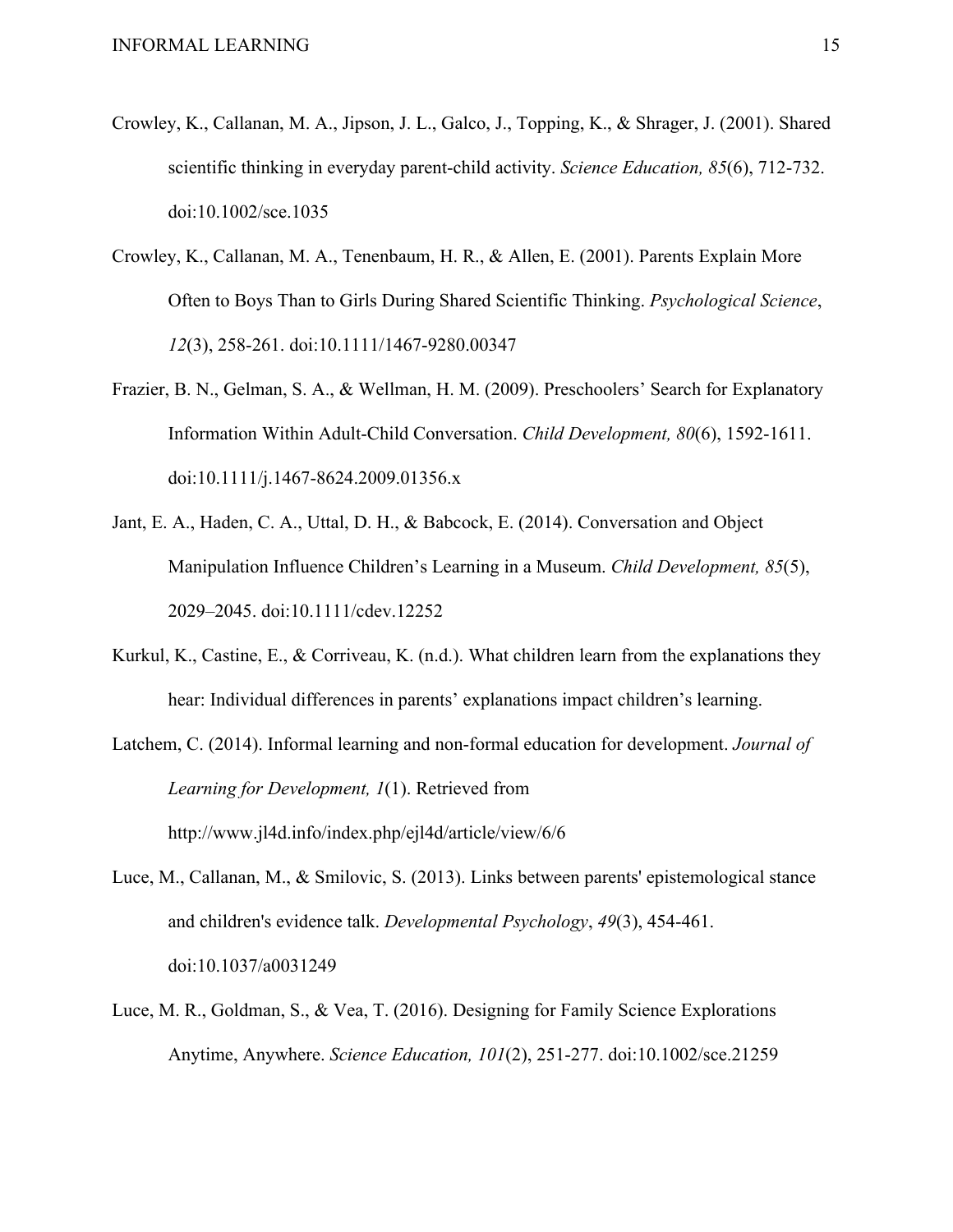- Mercier, H., Bernard, S., & Clément, F. (2014). Early sensitivity to arguments: How preschoolers weight circular arguments. *Journal of Experimental Child Psychology, 125*, 102-109. doi:10.1016/j.jecp.2013.11.011
- National Science Board. (2010). NSB report: Preparing the next generation of STEM innovators. Retrieved from http://tinyurl.com/263elpn

Next Generation Science Standards. (2017, November 08). Retrieved from https://www.nextgenscience.org/

- Palmquist, S., & Crowley, K. (2007). From teachers to testers: How parents talk to novice and expert children in a natural history museum. *Science Education, 91*(5), 783-804. doi:10.1002/sce.20215
- Rips, L. J. (2002). Circular reasoning. *Cognitive Science, 26*(6), 767-795. doi:10.1207/s15516709cog2606\_3
- Solis, G., & Callanan, M. (2016). Evidence against deficit accounts: Conversations about science in mexican heritage families living in the United States. *Mind, Culture, and Activity, 23*(3), 212-224. doi:10.1080/10749039.2016.1196493
- Song, L., Golinkoff, R. M., Stuehling, A., Resnick, I., Mahajan, N., Hirsh-Pasek, K., & Thompson, N. (2017). Parents and experts awareness of learning opportunities in childrens museum exhibits. *Journal of Applied Developmental Psychology, 49*, 39-45. doi:10.1016/j.appdev.2017.01.006
- Tenenbaum, H. R., & Callanan, M. A. (2008). Parents science talk to their children in Mexican-descent families residing in the USA. *International Journal of Behavioral Development, 32*(1), 1-12. doi:10.1177/0165025407084046